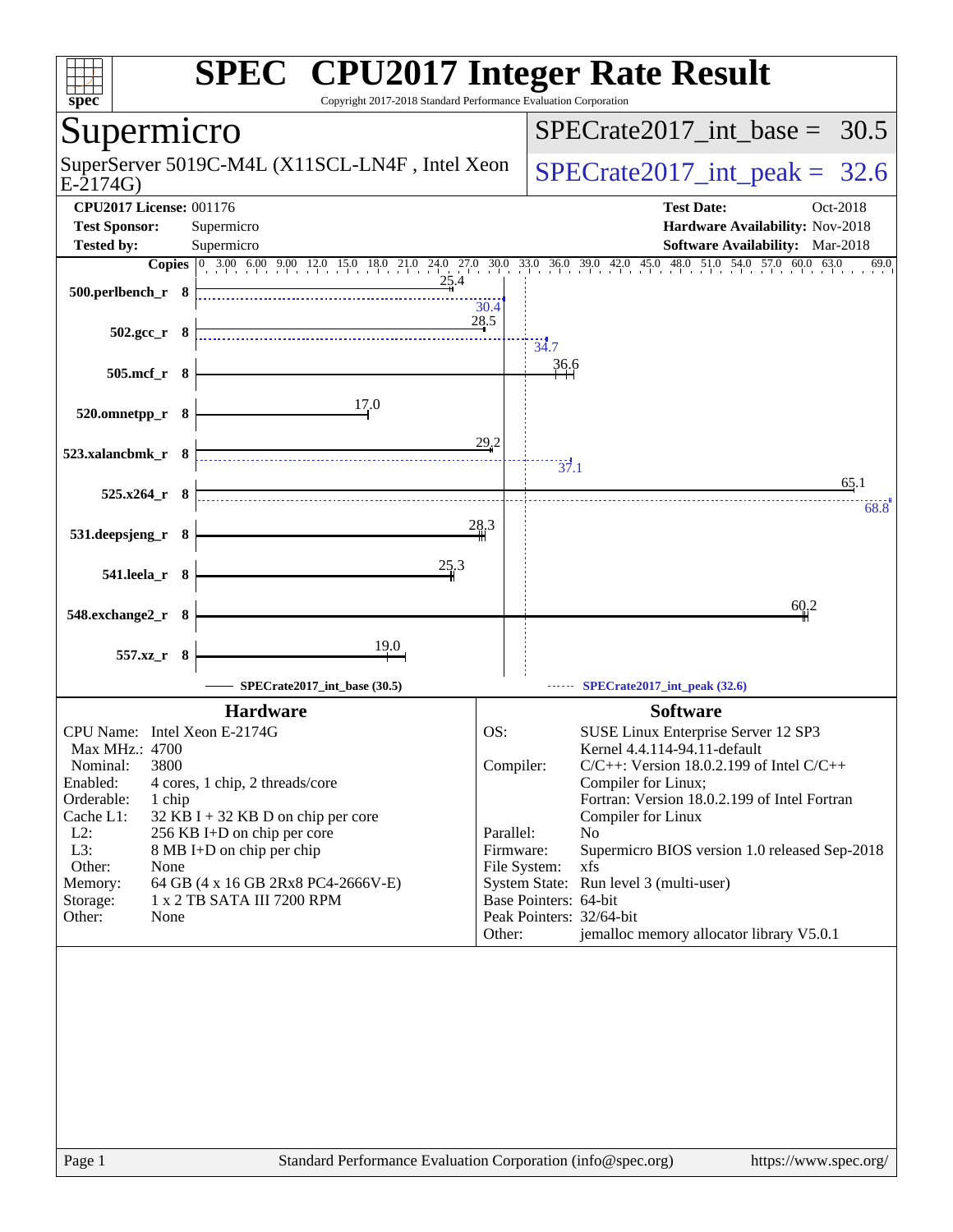

Copyright 2017-2018 Standard Performance Evaluation Corporation

### Supermicro

E-2174G) SuperServer 5019C-M4L (X11SCL-LN4F, Intel Xeon  $\big|$  SPECrate 2017 int peak = 32.6

SPECrate2017 int\_base =  $30.5$ 

**[CPU2017 License:](http://www.spec.org/auto/cpu2017/Docs/result-fields.html#CPU2017License)** 001176 **[Test Date:](http://www.spec.org/auto/cpu2017/Docs/result-fields.html#TestDate)** Oct-2018 **[Test Sponsor:](http://www.spec.org/auto/cpu2017/Docs/result-fields.html#TestSponsor)** Supermicro **[Hardware Availability:](http://www.spec.org/auto/cpu2017/Docs/result-fields.html#HardwareAvailability)** Nov-2018 **[Tested by:](http://www.spec.org/auto/cpu2017/Docs/result-fields.html#Testedby)** Supermicro **[Software Availability:](http://www.spec.org/auto/cpu2017/Docs/result-fields.html#SoftwareAvailability)** Mar-2018

#### **[Results Table](http://www.spec.org/auto/cpu2017/Docs/result-fields.html#ResultsTable)**

| <b>Base</b>                       |               |                |       |                |             | <b>Peak</b>    |       |               |                |              |                |              |                |              |
|-----------------------------------|---------------|----------------|-------|----------------|-------------|----------------|-------|---------------|----------------|--------------|----------------|--------------|----------------|--------------|
| <b>Benchmark</b>                  | <b>Copies</b> | <b>Seconds</b> | Ratio | <b>Seconds</b> | Ratio       | <b>Seconds</b> | Ratio | <b>Copies</b> | <b>Seconds</b> | <b>Ratio</b> | <b>Seconds</b> | <b>Ratio</b> | <b>Seconds</b> | <b>Ratio</b> |
| 500.perlbench_r                   | 8             | 502            | 25.4  | 501            | 25.4        | 507            | 25.1  | 8             | 417            | 30.6         | 419            | 30.4         | 419            | 30.4         |
| $502.\text{gcc}$ <sub>r</sub>     | 8             | 396            | 28.6  | 398            | 28.5        | 397            | 28.5  | 8             | 326            | 34.8         | 327            | 34.6         | 327            | 34.7         |
| $505$ .mcf r                      | 8             | 346            | 37.4  | 353            | 36.6        | 363            | 35.6  | 8             | 346            | 37.4         | 353            | 36.6         | 363            | 35.6         |
| 520.omnetpp_r                     | 8             | 619            | 17.0  | 619            | 16.9        | 616            | 17.0  | 8             | 619            | <b>17.0</b>  | 619            | 16.9         | 616            | 17.0         |
| 523.xalancbmk r                   | 8             | 290            | 29.1  | 290            | 29.2        | 288            | 29.4  | 8             | 227            | 37.2         | 228            | 37.1         | 228            | 37.1         |
| 525.x264 r                        | 8             | 215            | 65.1  | 215            | 65.1        | 215            | 65.2  | 8             | 204            | 68.8         | 204            | 68.7         | 204            | 68.8         |
| 531.deepsjeng_r                   | 8             | 320            | 28.6  | 324            | 28.3        | 327            | 28.1  | 8             | 320            | 28.6         | 324            | 28.3         | 327            | 28.1         |
| 541.leela r                       | 8             | 525            | 25.2  | 519            | 25.5        | 523            | 25.3  | 8             | 525            | 25.2         | 519            | 25.5         | 523            | 25.3         |
| 548.exchange2_r                   | 8             | 348            | 60.2  | 346            | 60.6        | 349            | 60.1  | 8             | 348            | 60.2         | 346            | 60.6         | 349            | 60.1         |
| 557.xz r                          | 8             | 417            | 20.7  | 456            | <b>19.0</b> | 456            | 18.9  | 8             | 417            | 20.7         | <b>456</b>     | <u>19.0</u>  | 456            | 18.9         |
| $SPECrate2017$ int base =<br>30.5 |               |                |       |                |             |                |       |               |                |              |                |              |                |              |
| $C1$ $C2$ $A3$ $A4$ $A5$ $A6$     |               |                | -- -  |                |             |                |       |               |                |              |                |              |                |              |

**[SPECrate2017\\_int\\_peak =](http://www.spec.org/auto/cpu2017/Docs/result-fields.html#SPECrate2017intpeak) 32.6**

Results appear in the [order in which they were run](http://www.spec.org/auto/cpu2017/Docs/result-fields.html#RunOrder). Bold underlined text [indicates a median measurement](http://www.spec.org/auto/cpu2017/Docs/result-fields.html#Median).

#### **[Submit Notes](http://www.spec.org/auto/cpu2017/Docs/result-fields.html#SubmitNotes)**

 The taskset mechanism was used to bind copies to processors. The config file option 'submit' was used to generate taskset commands to bind each copy to a specific processor. For details, please see the config file.

#### **[Operating System Notes](http://www.spec.org/auto/cpu2017/Docs/result-fields.html#OperatingSystemNotes)**

Stack size set to unlimited using "ulimit -s unlimited"

#### **[General Notes](http://www.spec.org/auto/cpu2017/Docs/result-fields.html#GeneralNotes)**

Environment variables set by runcpu before the start of the run: LD\_LIBRARY\_PATH = "/home/cpu2017/lib/ia32:/home/cpu2017/lib/intel64:/home/cpu2017/je5.0.1-32:/home/cpu2017/je5.0.1-64"

 Binaries compiled on a system with 1x Intel Core i7-6700K CPU + 32GB RAM memory using Redhat Enterprise Linux 7.5 Transparent Huge Pages enabled by default Prior to runcpu invocation Filesystem page cache synced and cleared with: sync; echo 3> /proc/sys/vm/drop\_caches

 Yes: The test sponsor attests, as of date of publication, that CVE-2017-5754 (Meltdown) is mitigated in the system as tested and documented. Yes: The test sponsor attests, as of date of publication, that CVE-2017-5753 (Spectre variant 1) is mitigated in the system as tested and documented. Yes: The test sponsor attests, as of date of publication, that CVE-2017-5715 (Spectre variant 2) is mitigated in the system as tested and documented.

**(Continued on next page)**

|  | Page 2 | Standard Performance Evaluation Corporation (info@spec.org) | https://www.spec.org/ |
|--|--------|-------------------------------------------------------------|-----------------------|
|--|--------|-------------------------------------------------------------|-----------------------|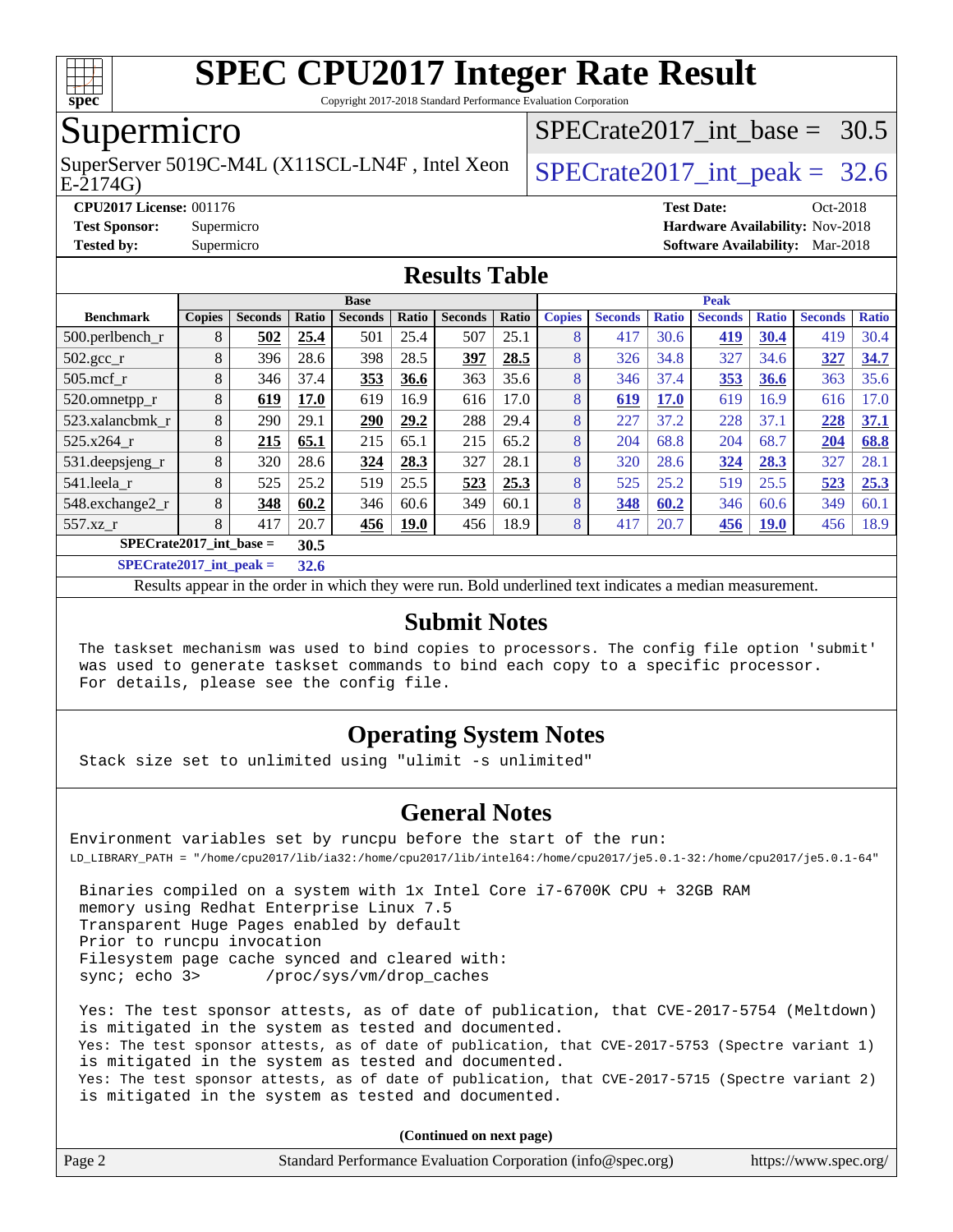

Copyright 2017-2018 Standard Performance Evaluation Corporation

### Supermicro

SuperServer 5019C-M4L (X11SCL-LN4F, Intel Xeon  $\big|$  SPECrate 2017 int peak = 32.6

[SPECrate2017\\_int\\_base =](http://www.spec.org/auto/cpu2017/Docs/result-fields.html#SPECrate2017intbase) 30.5

E-2174G)

**[CPU2017 License:](http://www.spec.org/auto/cpu2017/Docs/result-fields.html#CPU2017License)** 001176 **[Test Date:](http://www.spec.org/auto/cpu2017/Docs/result-fields.html#TestDate)** Oct-2018

**[Test Sponsor:](http://www.spec.org/auto/cpu2017/Docs/result-fields.html#TestSponsor)** Supermicro **[Hardware Availability:](http://www.spec.org/auto/cpu2017/Docs/result-fields.html#HardwareAvailability)** Nov-2018 **[Tested by:](http://www.spec.org/auto/cpu2017/Docs/result-fields.html#Testedby)** Supermicro **[Software Availability:](http://www.spec.org/auto/cpu2017/Docs/result-fields.html#SoftwareAvailability)** Mar-2018

#### **[General Notes \(Continued\)](http://www.spec.org/auto/cpu2017/Docs/result-fields.html#GeneralNotes)**

Page 3 Standard Performance Evaluation Corporation [\(info@spec.org\)](mailto:info@spec.org) <https://www.spec.org/> jemalloc, a general purpose malloc implementation built with the RedHat Enterprise 7.5, and the system compiler gcc 4.8.5 sources available from jemalloc.net or <https://github.com/jemalloc/jemalloc/releases> **[Platform Notes](http://www.spec.org/auto/cpu2017/Docs/result-fields.html#PlatformNotes)** Sysinfo program /home/cpu2017/bin/sysinfo Rev: r5797 of 2017-06-14 96c45e4568ad54c135fd618bcc091c0f running on linux-9m9c Wed Oct 10 22:44:30 2018 SUT (System Under Test) info as seen by some common utilities. For more information on this section, see <https://www.spec.org/cpu2017/Docs/config.html#sysinfo> From /proc/cpuinfo model name : Intel(R) Xeon(R) E-2174G CPU @ 3.80GHz 1 "physical id"s (chips) 8 "processors" cores, siblings (Caution: counting these is hw and system dependent. The following excerpts from /proc/cpuinfo might not be reliable. Use with caution.) cpu cores : 4 siblings : 8 physical 0: cores 0 1 2 3 From lscpu: Architecture: x86\_64 CPU op-mode(s): 32-bit, 64-bit Byte Order: Little Endian  $CPU(s):$  8 On-line CPU(s) list: 0-7 Thread(s) per core: 2 Core(s) per socket: 4 Socket(s): 1 NUMA node(s): 1<br>Vendor ID: Ge GenuineIntel CPU family: 6 Model: 158 Model name: Intel(R) Xeon(R) E-2174G CPU @ 3.80GHz Stepping: 10 CPU MHz: 4654.917 CPU max MHz: 4700.0000<br>CPU min MHz: 800.0000 CPU min MHz: BogoMIPS: 7583.99 Virtualization: VT-x L1d cache: 32K L1i cache: 32K **(Continued on next page)**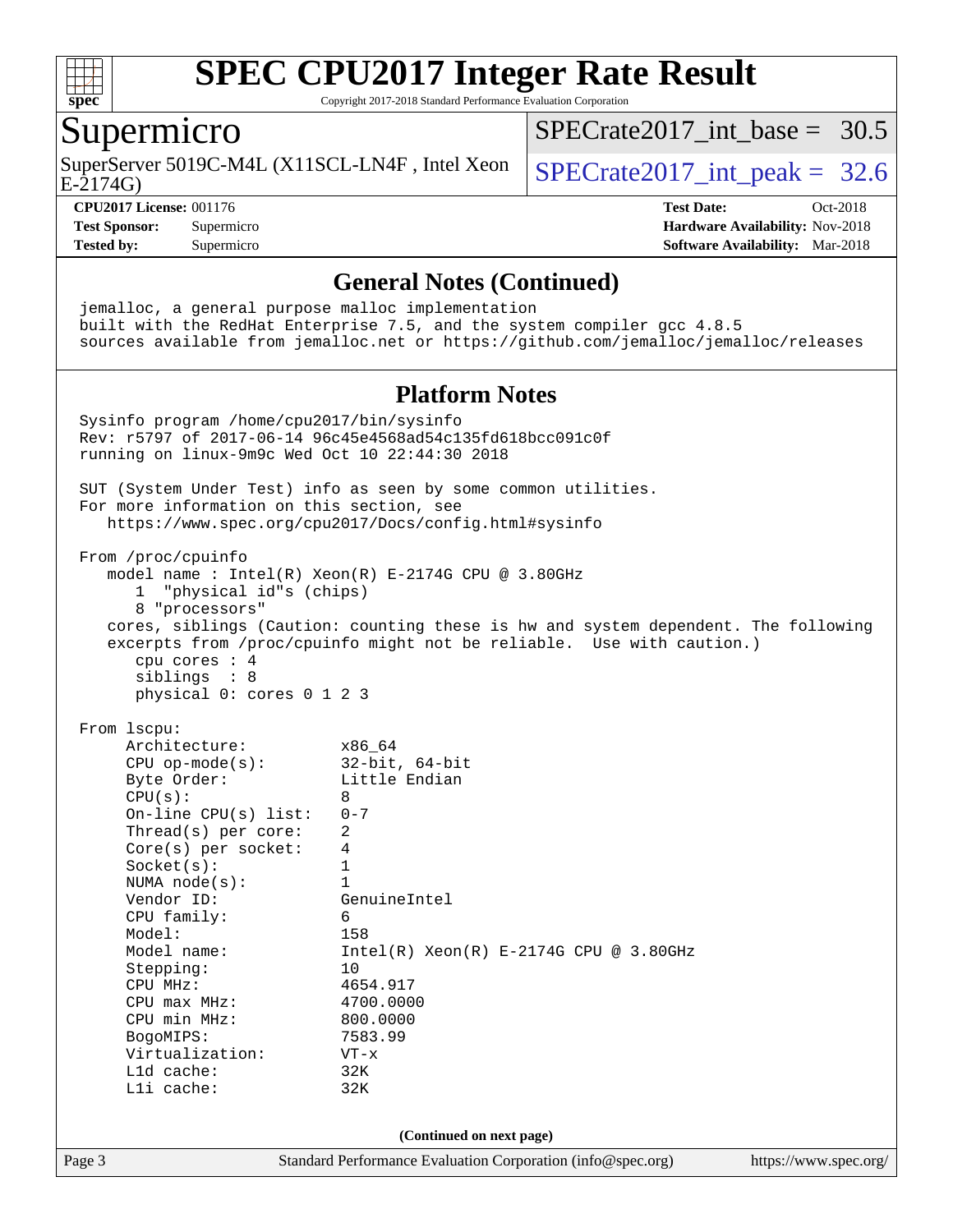

Copyright 2017-2018 Standard Performance Evaluation Corporation

### Supermicro

E-2174G) SuperServer 5019C-M4L (X11SCL-LN4F, Intel Xeon  $\big|$  SPECrate 2017 int peak = 32.6

SPECrate2017 int\_base =  $30.5$ 

#### **[CPU2017 License:](http://www.spec.org/auto/cpu2017/Docs/result-fields.html#CPU2017License)** 001176 **[Test Date:](http://www.spec.org/auto/cpu2017/Docs/result-fields.html#TestDate)** Oct-2018

**[Test Sponsor:](http://www.spec.org/auto/cpu2017/Docs/result-fields.html#TestSponsor)** Supermicro **[Hardware Availability:](http://www.spec.org/auto/cpu2017/Docs/result-fields.html#HardwareAvailability)** Nov-2018 **[Tested by:](http://www.spec.org/auto/cpu2017/Docs/result-fields.html#Testedby)** Supermicro **[Software Availability:](http://www.spec.org/auto/cpu2017/Docs/result-fields.html#SoftwareAvailability)** Mar-2018

## **[Platform Notes \(Continued\)](http://www.spec.org/auto/cpu2017/Docs/result-fields.html#PlatformNotes)**

 L2 cache: 256K L3 cache: 8192K NUMA node0 CPU(s): 0-7 Flags: fpu vme de pse tsc msr pae mce cx8 apic sep mtrr pge mca cmov pat pse36 clflush dts acpi mmx fxsr sse sse2 ss ht tm pbe syscall nx pdpe1gb rdtscp lm constant\_tsc art arch\_perfmon pebs bts rep\_good nopl xtopology nonstop\_tsc aperfmperf eagerfpu pni pclmulqdq dtes64 monitor ds\_cpl vmx smx est tm2 ssse3 sdbg fma cx16 xtpr pdcm pcid sse4\_1 sse4\_2 x2apic movbe popcnt tsc\_deadline\_timer aes xsave avx f16c rdrand lahf\_lm abm 3dnowprefetch ida arat epb invpcid\_single pln pts dtherm hwp hwp\_notify hwp\_act\_window hwp\_epp intel\_pt rsb\_ctxsw spec\_ctrl retpoline kaiser tpr\_shadow vnmi flexpriority ept vpid fsgsbase tsc\_adjust bmi1 hle avx2 smep bmi2 erms invpcid rtm mpx rdseed adx smap clflushopt xsaveopt xsavec xgetbv1 /proc/cpuinfo cache data cache size : 8192 KB From numactl --hardware WARNING: a numactl 'node' might or might not correspond to a physical chip. available: 1 nodes (0) node 0 cpus: 0 1 2 3 4 5 6 7 node 0 size: 64151 MB node 0 free: 63636 MB node distances: node 0 0: 10 From /proc/meminfo MemTotal: 65690984 kB HugePages\_Total: 0 Hugepagesize: 2048 kB /usr/bin/lsb\_release -d SUSE Linux Enterprise Server 12 SP3 From /etc/\*release\* /etc/\*version\* SuSE-release: SUSE Linux Enterprise Server 12 (x86\_64) VERSION = 12 PATCHLEVEL = 3 # This file is deprecated and will be removed in a future service pack or release. # Please check /etc/os-release for details about this release. os-release: NAME="SLES" VERSION="12-SP3" VERSION\_ID="12.3" PRETTY\_NAME="SUSE Linux Enterprise Server 12 SP3" ID="sles" **(Continued on next page)**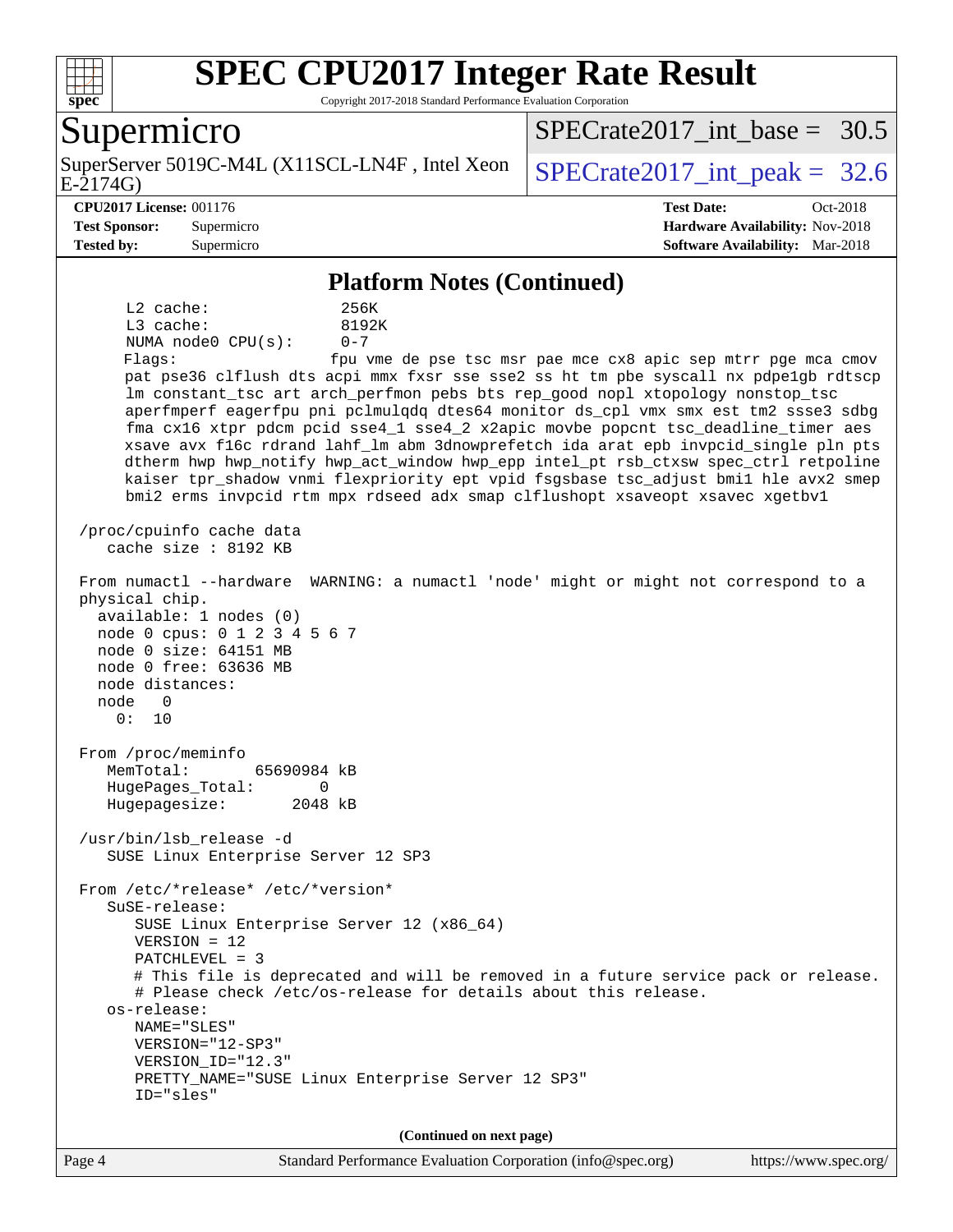

Copyright 2017-2018 Standard Performance Evaluation Corporation

### Supermicro

SuperServer 5019C-M4L (X11SCL-LN4F, Intel Xeon  $\big|$  SPECrate2017 int peak = 32.6

SPECrate2017 int\_base =  $30.5$ 

E-2174G)

**[Tested by:](http://www.spec.org/auto/cpu2017/Docs/result-fields.html#Testedby)** Supermicro **[Software Availability:](http://www.spec.org/auto/cpu2017/Docs/result-fields.html#SoftwareAvailability)** Mar-2018

**[CPU2017 License:](http://www.spec.org/auto/cpu2017/Docs/result-fields.html#CPU2017License)** 001176 **[Test Date:](http://www.spec.org/auto/cpu2017/Docs/result-fields.html#TestDate)** Oct-2018 **[Test Sponsor:](http://www.spec.org/auto/cpu2017/Docs/result-fields.html#TestSponsor)** Supermicro **[Hardware Availability:](http://www.spec.org/auto/cpu2017/Docs/result-fields.html#HardwareAvailability)** Nov-2018

#### **[Platform Notes \(Continued\)](http://www.spec.org/auto/cpu2017/Docs/result-fields.html#PlatformNotes)**

 ANSI\_COLOR="0;32" CPE\_NAME="cpe:/o:suse:sles:12:sp3"

uname -a:

 Linux linux-9m9c 4.4.114-94.11-default #1 SMP Thu Feb 1 19:28:26 UTC 2018 (4309ff9) x86\_64 x86\_64 x86\_64 GNU/Linux

run-level 3 Oct 10 22:41

 SPEC is set to: /home/cpu2017 Filesystem Type Size Used Avail Use% Mounted on /dev/sda4 xfs 1.8T 123G 1.7T 7% /home

 Additional information from dmidecode follows. WARNING: Use caution when you interpret this section. The 'dmidecode' program reads system data which is "intended to allow hardware to be accurately determined", but the intent may not be met, as there are frequent changes to hardware, firmware, and the "DMTF SMBIOS" standard. BIOS American Megatrends Inc. 1.0 09/19/2018

 Memory: 4x Micron 18ADF2G72AZ-2G6H1R 16 GB 2 rank 2667

(End of data from sysinfo program)

#### **[Compiler Version Notes](http://www.spec.org/auto/cpu2017/Docs/result-fields.html#CompilerVersionNotes)**

| Page 5 | Standard Performance Evaluation Corporation (info@spec.org)<br>https://www.spec.org/                                    |
|--------|-------------------------------------------------------------------------------------------------------------------------|
|        | (Continued on next page)                                                                                                |
|        | icpc (ICC) 18.0.2 20180210                                                                                              |
|        | CXXC $520.\text{omnetpp_r(base)}$ $523.\text{xalancbmk_r(base)}$ $531.\text{deepsjeng_r(base)}$<br>$541.$ leela r(base) |
|        | icc (ICC) 18.0.2 20180210<br>Copyright (C) 1985-2018 Intel Corporation. All rights reserved.                            |
| CC.    | $500. perlbench_r (peak) 502. gcc_r (peak) 505. mcf_r (peak) 525. x264_r (peak)$<br>$557.xx$ r(peak)                    |
|        | icc (ICC) 18.0.2 20180210<br>Copyright (C) 1985-2018 Intel Corporation. All rights reserved.                            |
| CC.    | $500. perlbench_r(base) 502. gcc_r(base) 505. mcf_r(base) 525. x264_r(base)$<br>$557.xx$ $r(base)$                      |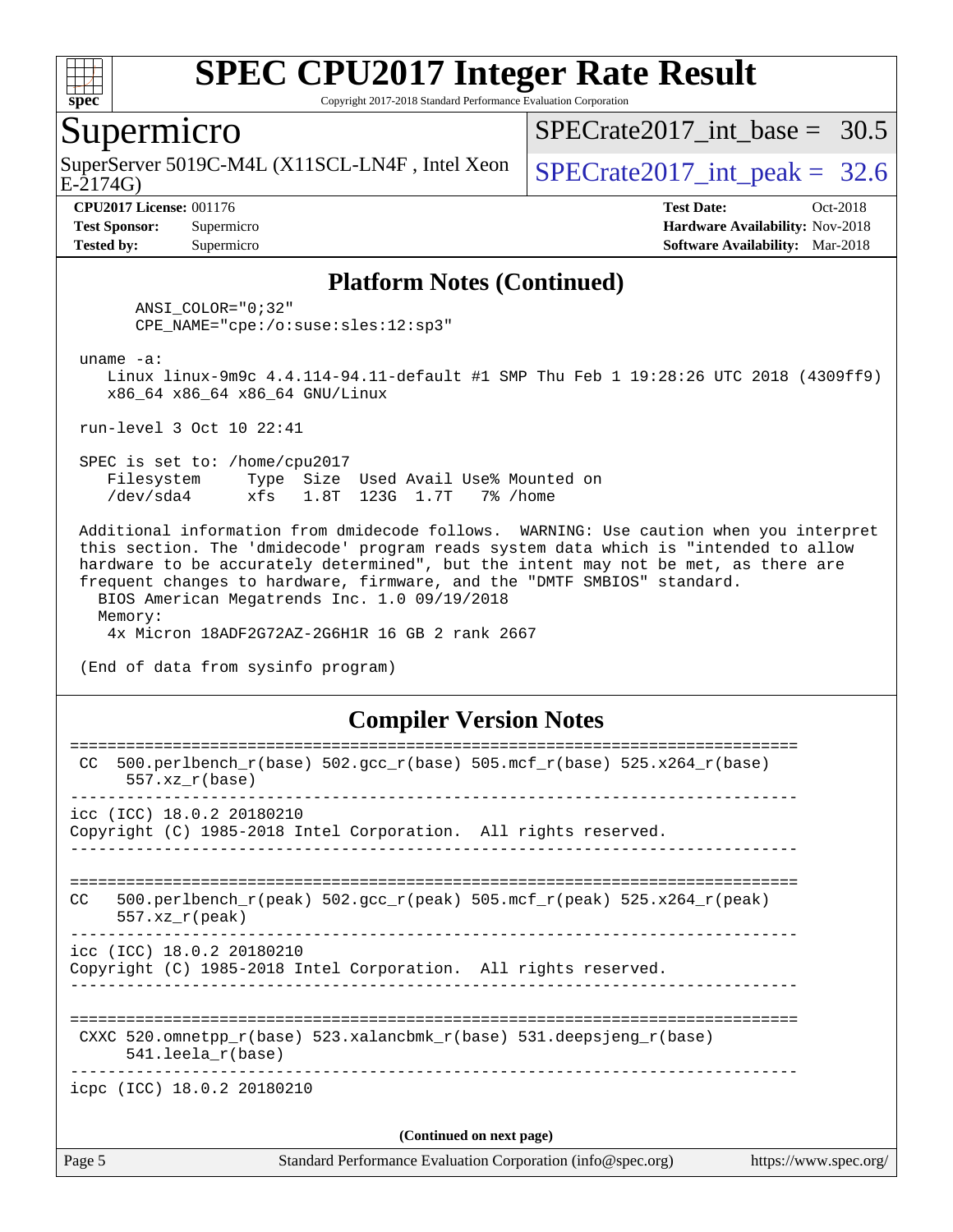

Copyright 2017-2018 Standard Performance Evaluation Corporation

### Supermicro

SuperServer 5019C-M4L (X11SCL-LN4F, Intel Xeon  $\big|$  [SPECrate2017\\_int\\_peak =](http://www.spec.org/auto/cpu2017/Docs/result-fields.html#SPECrate2017intpeak) 32.6

SPECrate2017 int\_base =  $30.5$ 

 $E-2174G$ 

**[Tested by:](http://www.spec.org/auto/cpu2017/Docs/result-fields.html#Testedby)** Supermicro **[Software Availability:](http://www.spec.org/auto/cpu2017/Docs/result-fields.html#SoftwareAvailability)** Mar-2018

**[CPU2017 License:](http://www.spec.org/auto/cpu2017/Docs/result-fields.html#CPU2017License)** 001176 **[Test Date:](http://www.spec.org/auto/cpu2017/Docs/result-fields.html#TestDate)** Oct-2018 **[Test Sponsor:](http://www.spec.org/auto/cpu2017/Docs/result-fields.html#TestSponsor)** Supermicro **[Hardware Availability:](http://www.spec.org/auto/cpu2017/Docs/result-fields.html#HardwareAvailability)** Nov-2018

#### **[Compiler Version Notes \(Continued\)](http://www.spec.org/auto/cpu2017/Docs/result-fields.html#CompilerVersionNotes)**

| Copyright (C) 1985-2018 Intel Corporation. All rights reserved.                                                         |
|-------------------------------------------------------------------------------------------------------------------------|
|                                                                                                                         |
| CXXC 520.omnetpp $r(\text{peak})$ 523.xalancbmk $r(\text{peak})$ 531.deepsjeng $r(\text{peak})$<br>$541.$ leela r(peak) |
| icpc (ICC) 18.0.2 20180210<br>Copyright (C) 1985-2018 Intel Corporation. All rights reserved.                           |
| FC 548. exchange2 r(base)                                                                                               |
| ifort (IFORT) 18.0.2 20180210<br>Copyright (C) 1985-2018 Intel Corporation. All rights reserved.                        |
| 548.exchange2 r(peak)<br>FC.                                                                                            |
| ifort (IFORT) 18.0.2 20180210<br>Copyright (C) 1985-2018 Intel Corporation. All rights reserved.                        |

## **[Base Compiler Invocation](http://www.spec.org/auto/cpu2017/Docs/result-fields.html#BaseCompilerInvocation)**

[C benchmarks](http://www.spec.org/auto/cpu2017/Docs/result-fields.html#Cbenchmarks): [icc -m64 -std=c11](http://www.spec.org/cpu2017/results/res2018q4/cpu2017-20181112-09631.flags.html#user_CCbase_intel_icc_64bit_c11_33ee0cdaae7deeeab2a9725423ba97205ce30f63b9926c2519791662299b76a0318f32ddfffdc46587804de3178b4f9328c46fa7c2b0cd779d7a61945c91cd35)

[C++ benchmarks:](http://www.spec.org/auto/cpu2017/Docs/result-fields.html#CXXbenchmarks) [icpc -m64](http://www.spec.org/cpu2017/results/res2018q4/cpu2017-20181112-09631.flags.html#user_CXXbase_intel_icpc_64bit_4ecb2543ae3f1412ef961e0650ca070fec7b7afdcd6ed48761b84423119d1bf6bdf5cad15b44d48e7256388bc77273b966e5eb805aefd121eb22e9299b2ec9d9)

[Fortran benchmarks](http://www.spec.org/auto/cpu2017/Docs/result-fields.html#Fortranbenchmarks): [ifort -m64](http://www.spec.org/cpu2017/results/res2018q4/cpu2017-20181112-09631.flags.html#user_FCbase_intel_ifort_64bit_24f2bb282fbaeffd6157abe4f878425411749daecae9a33200eee2bee2fe76f3b89351d69a8130dd5949958ce389cf37ff59a95e7a40d588e8d3a57e0c3fd751)

## **[Base Portability Flags](http://www.spec.org/auto/cpu2017/Docs/result-fields.html#BasePortabilityFlags)**

 500.perlbench\_r: [-DSPEC\\_LP64](http://www.spec.org/cpu2017/results/res2018q4/cpu2017-20181112-09631.flags.html#b500.perlbench_r_basePORTABILITY_DSPEC_LP64) [-DSPEC\\_LINUX\\_X64](http://www.spec.org/cpu2017/results/res2018q4/cpu2017-20181112-09631.flags.html#b500.perlbench_r_baseCPORTABILITY_DSPEC_LINUX_X64) 502.gcc\_r: [-DSPEC\\_LP64](http://www.spec.org/cpu2017/results/res2018q4/cpu2017-20181112-09631.flags.html#suite_basePORTABILITY502_gcc_r_DSPEC_LP64) 505.mcf\_r: [-DSPEC\\_LP64](http://www.spec.org/cpu2017/results/res2018q4/cpu2017-20181112-09631.flags.html#suite_basePORTABILITY505_mcf_r_DSPEC_LP64) 520.omnetpp\_r: [-DSPEC\\_LP64](http://www.spec.org/cpu2017/results/res2018q4/cpu2017-20181112-09631.flags.html#suite_basePORTABILITY520_omnetpp_r_DSPEC_LP64) 523.xalancbmk\_r: [-DSPEC\\_LP64](http://www.spec.org/cpu2017/results/res2018q4/cpu2017-20181112-09631.flags.html#suite_basePORTABILITY523_xalancbmk_r_DSPEC_LP64) [-DSPEC\\_LINUX](http://www.spec.org/cpu2017/results/res2018q4/cpu2017-20181112-09631.flags.html#b523.xalancbmk_r_baseCXXPORTABILITY_DSPEC_LINUX)

**(Continued on next page)**

Page 6 Standard Performance Evaluation Corporation [\(info@spec.org\)](mailto:info@spec.org) <https://www.spec.org/>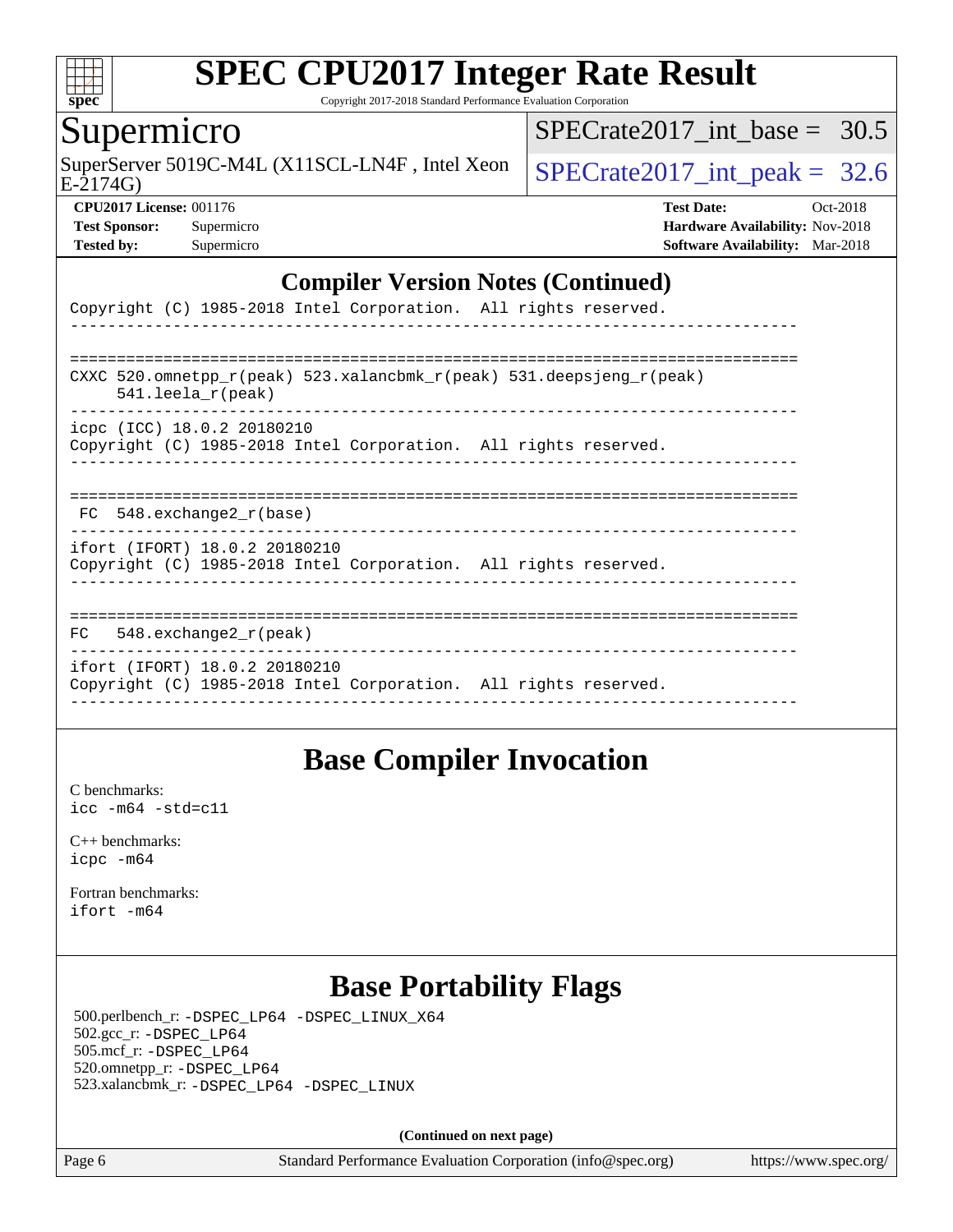

Copyright 2017-2018 Standard Performance Evaluation Corporation

### Supermicro

E-2174G) SuperServer 5019C-M4L (X11SCL-LN4F, Intel Xeon  $\big|$  SPECrate 2017 int peak = 32.6

SPECrate2017 int\_base =  $30.5$ 

**[CPU2017 License:](http://www.spec.org/auto/cpu2017/Docs/result-fields.html#CPU2017License)** 001176 **[Test Date:](http://www.spec.org/auto/cpu2017/Docs/result-fields.html#TestDate)** Oct-2018 **[Test Sponsor:](http://www.spec.org/auto/cpu2017/Docs/result-fields.html#TestSponsor)** Supermicro **[Hardware Availability:](http://www.spec.org/auto/cpu2017/Docs/result-fields.html#HardwareAvailability)** Nov-2018 **[Tested by:](http://www.spec.org/auto/cpu2017/Docs/result-fields.html#Testedby)** Supermicro **[Software Availability:](http://www.spec.org/auto/cpu2017/Docs/result-fields.html#SoftwareAvailability)** Mar-2018

## **[Base Portability Flags \(Continued\)](http://www.spec.org/auto/cpu2017/Docs/result-fields.html#BasePortabilityFlags)**

 525.x264\_r: [-DSPEC\\_LP64](http://www.spec.org/cpu2017/results/res2018q4/cpu2017-20181112-09631.flags.html#suite_basePORTABILITY525_x264_r_DSPEC_LP64) 531.deepsjeng\_r: [-DSPEC\\_LP64](http://www.spec.org/cpu2017/results/res2018q4/cpu2017-20181112-09631.flags.html#suite_basePORTABILITY531_deepsjeng_r_DSPEC_LP64) 541.leela\_r: [-DSPEC\\_LP64](http://www.spec.org/cpu2017/results/res2018q4/cpu2017-20181112-09631.flags.html#suite_basePORTABILITY541_leela_r_DSPEC_LP64) 548.exchange2\_r: [-DSPEC\\_LP64](http://www.spec.org/cpu2017/results/res2018q4/cpu2017-20181112-09631.flags.html#suite_basePORTABILITY548_exchange2_r_DSPEC_LP64) 557.xz\_r: [-DSPEC\\_LP64](http://www.spec.org/cpu2017/results/res2018q4/cpu2017-20181112-09631.flags.html#suite_basePORTABILITY557_xz_r_DSPEC_LP64)

## **[Base Optimization Flags](http://www.spec.org/auto/cpu2017/Docs/result-fields.html#BaseOptimizationFlags)**

[C benchmarks](http://www.spec.org/auto/cpu2017/Docs/result-fields.html#Cbenchmarks):

[-Wl,-z,muldefs](http://www.spec.org/cpu2017/results/res2018q4/cpu2017-20181112-09631.flags.html#user_CCbase_link_force_multiple1_b4cbdb97b34bdee9ceefcfe54f4c8ea74255f0b02a4b23e853cdb0e18eb4525ac79b5a88067c842dd0ee6996c24547a27a4b99331201badda8798ef8a743f577) [-xCORE-AVX2](http://www.spec.org/cpu2017/results/res2018q4/cpu2017-20181112-09631.flags.html#user_CCbase_f-xCORE-AVX2) [-ipo](http://www.spec.org/cpu2017/results/res2018q4/cpu2017-20181112-09631.flags.html#user_CCbase_f-ipo) [-O3](http://www.spec.org/cpu2017/results/res2018q4/cpu2017-20181112-09631.flags.html#user_CCbase_f-O3) [-no-prec-div](http://www.spec.org/cpu2017/results/res2018q4/cpu2017-20181112-09631.flags.html#user_CCbase_f-no-prec-div) [-qopt-mem-layout-trans=3](http://www.spec.org/cpu2017/results/res2018q4/cpu2017-20181112-09631.flags.html#user_CCbase_f-qopt-mem-layout-trans_de80db37974c74b1f0e20d883f0b675c88c3b01e9d123adea9b28688d64333345fb62bc4a798493513fdb68f60282f9a726aa07f478b2f7113531aecce732043) [-L/usr/local/je5.0.1-64/lib](http://www.spec.org/cpu2017/results/res2018q4/cpu2017-20181112-09631.flags.html#user_CCbase_jemalloc_link_path64_4b10a636b7bce113509b17f3bd0d6226c5fb2346b9178c2d0232c14f04ab830f976640479e5c33dc2bcbbdad86ecfb6634cbbd4418746f06f368b512fced5394) [-ljemalloc](http://www.spec.org/cpu2017/results/res2018q4/cpu2017-20181112-09631.flags.html#user_CCbase_jemalloc_link_lib_d1249b907c500fa1c0672f44f562e3d0f79738ae9e3c4a9c376d49f265a04b9c99b167ecedbf6711b3085be911c67ff61f150a17b3472be731631ba4d0471706)

[C++ benchmarks:](http://www.spec.org/auto/cpu2017/Docs/result-fields.html#CXXbenchmarks)

[-Wl,-z,muldefs](http://www.spec.org/cpu2017/results/res2018q4/cpu2017-20181112-09631.flags.html#user_CXXbase_link_force_multiple1_b4cbdb97b34bdee9ceefcfe54f4c8ea74255f0b02a4b23e853cdb0e18eb4525ac79b5a88067c842dd0ee6996c24547a27a4b99331201badda8798ef8a743f577) [-xCORE-AVX2](http://www.spec.org/cpu2017/results/res2018q4/cpu2017-20181112-09631.flags.html#user_CXXbase_f-xCORE-AVX2) [-ipo](http://www.spec.org/cpu2017/results/res2018q4/cpu2017-20181112-09631.flags.html#user_CXXbase_f-ipo) [-O3](http://www.spec.org/cpu2017/results/res2018q4/cpu2017-20181112-09631.flags.html#user_CXXbase_f-O3) [-no-prec-div](http://www.spec.org/cpu2017/results/res2018q4/cpu2017-20181112-09631.flags.html#user_CXXbase_f-no-prec-div) [-qopt-mem-layout-trans=3](http://www.spec.org/cpu2017/results/res2018q4/cpu2017-20181112-09631.flags.html#user_CXXbase_f-qopt-mem-layout-trans_de80db37974c74b1f0e20d883f0b675c88c3b01e9d123adea9b28688d64333345fb62bc4a798493513fdb68f60282f9a726aa07f478b2f7113531aecce732043) [-L/usr/local/je5.0.1-64/lib](http://www.spec.org/cpu2017/results/res2018q4/cpu2017-20181112-09631.flags.html#user_CXXbase_jemalloc_link_path64_4b10a636b7bce113509b17f3bd0d6226c5fb2346b9178c2d0232c14f04ab830f976640479e5c33dc2bcbbdad86ecfb6634cbbd4418746f06f368b512fced5394) [-ljemalloc](http://www.spec.org/cpu2017/results/res2018q4/cpu2017-20181112-09631.flags.html#user_CXXbase_jemalloc_link_lib_d1249b907c500fa1c0672f44f562e3d0f79738ae9e3c4a9c376d49f265a04b9c99b167ecedbf6711b3085be911c67ff61f150a17b3472be731631ba4d0471706)

[Fortran benchmarks](http://www.spec.org/auto/cpu2017/Docs/result-fields.html#Fortranbenchmarks):

[-Wl,-z,muldefs](http://www.spec.org/cpu2017/results/res2018q4/cpu2017-20181112-09631.flags.html#user_FCbase_link_force_multiple1_b4cbdb97b34bdee9ceefcfe54f4c8ea74255f0b02a4b23e853cdb0e18eb4525ac79b5a88067c842dd0ee6996c24547a27a4b99331201badda8798ef8a743f577) [-xCORE-AVX2](http://www.spec.org/cpu2017/results/res2018q4/cpu2017-20181112-09631.flags.html#user_FCbase_f-xCORE-AVX2) [-ipo](http://www.spec.org/cpu2017/results/res2018q4/cpu2017-20181112-09631.flags.html#user_FCbase_f-ipo) [-O3](http://www.spec.org/cpu2017/results/res2018q4/cpu2017-20181112-09631.flags.html#user_FCbase_f-O3) [-no-prec-div](http://www.spec.org/cpu2017/results/res2018q4/cpu2017-20181112-09631.flags.html#user_FCbase_f-no-prec-div) [-qopt-mem-layout-trans=3](http://www.spec.org/cpu2017/results/res2018q4/cpu2017-20181112-09631.flags.html#user_FCbase_f-qopt-mem-layout-trans_de80db37974c74b1f0e20d883f0b675c88c3b01e9d123adea9b28688d64333345fb62bc4a798493513fdb68f60282f9a726aa07f478b2f7113531aecce732043) [-nostandard-realloc-lhs](http://www.spec.org/cpu2017/results/res2018q4/cpu2017-20181112-09631.flags.html#user_FCbase_f_2003_std_realloc_82b4557e90729c0f113870c07e44d33d6f5a304b4f63d4c15d2d0f1fab99f5daaed73bdb9275d9ae411527f28b936061aa8b9c8f2d63842963b95c9dd6426b8a) [-L/usr/local/je5.0.1-64/lib](http://www.spec.org/cpu2017/results/res2018q4/cpu2017-20181112-09631.flags.html#user_FCbase_jemalloc_link_path64_4b10a636b7bce113509b17f3bd0d6226c5fb2346b9178c2d0232c14f04ab830f976640479e5c33dc2bcbbdad86ecfb6634cbbd4418746f06f368b512fced5394) [-ljemalloc](http://www.spec.org/cpu2017/results/res2018q4/cpu2017-20181112-09631.flags.html#user_FCbase_jemalloc_link_lib_d1249b907c500fa1c0672f44f562e3d0f79738ae9e3c4a9c376d49f265a04b9c99b167ecedbf6711b3085be911c67ff61f150a17b3472be731631ba4d0471706)

## **[Peak Compiler Invocation](http://www.spec.org/auto/cpu2017/Docs/result-fields.html#PeakCompilerInvocation)**

[C benchmarks \(except as noted below\)](http://www.spec.org/auto/cpu2017/Docs/result-fields.html#Cbenchmarksexceptasnotedbelow): [icc -m64 -std=c11](http://www.spec.org/cpu2017/results/res2018q4/cpu2017-20181112-09631.flags.html#user_CCpeak_intel_icc_64bit_c11_33ee0cdaae7deeeab2a9725423ba97205ce30f63b9926c2519791662299b76a0318f32ddfffdc46587804de3178b4f9328c46fa7c2b0cd779d7a61945c91cd35)

502.gcc\_r: [icc -m32 -std=c11 -L/home/prasadj/specdev/IC18u2\\_Internal/lin\\_18\\_0\\_20180210/compiler/lib/ia32\\_lin](http://www.spec.org/cpu2017/results/res2018q4/cpu2017-20181112-09631.flags.html#user_peakCCLD502_gcc_r_intel_icc_a481ac844e7127046fad14d498c730a1848fa901fbbb2c3dfdd5e9fbbac777c8009953946d55d8b6afe8ed0da70dd2b4f8dedbdf7ab1ee211ba70d24a5d89f85)

[C++ benchmarks \(except as noted below\):](http://www.spec.org/auto/cpu2017/Docs/result-fields.html#CXXbenchmarksexceptasnotedbelow) [icpc -m64](http://www.spec.org/cpu2017/results/res2018q4/cpu2017-20181112-09631.flags.html#user_CXXpeak_intel_icpc_64bit_4ecb2543ae3f1412ef961e0650ca070fec7b7afdcd6ed48761b84423119d1bf6bdf5cad15b44d48e7256388bc77273b966e5eb805aefd121eb22e9299b2ec9d9)

523.xalancbmk\_r: [icpc -m32 -L/home/prasadj/specdev/IC18u2\\_Internal/lin\\_18\\_0\\_20180210/compiler/lib/ia32\\_lin](http://www.spec.org/cpu2017/results/res2018q4/cpu2017-20181112-09631.flags.html#user_peakCXXLD523_xalancbmk_r_intel_icpc_c6d030cd79af6ea7d6fb64c57e8fe7ae8fe0b96fc5a3b3f4a10e3273b3d7fa9decd8263f6330cef23f751cb093a69fae84a2bf4c243500a8eed069248128076f)

[Fortran benchmarks](http://www.spec.org/auto/cpu2017/Docs/result-fields.html#Fortranbenchmarks): [ifort -m64](http://www.spec.org/cpu2017/results/res2018q4/cpu2017-20181112-09631.flags.html#user_FCpeak_intel_ifort_64bit_24f2bb282fbaeffd6157abe4f878425411749daecae9a33200eee2bee2fe76f3b89351d69a8130dd5949958ce389cf37ff59a95e7a40d588e8d3a57e0c3fd751)

## **[Peak Portability Flags](http://www.spec.org/auto/cpu2017/Docs/result-fields.html#PeakPortabilityFlags)**

500.perlbench\_r: [-DSPEC\\_LP64](http://www.spec.org/cpu2017/results/res2018q4/cpu2017-20181112-09631.flags.html#b500.perlbench_r_peakPORTABILITY_DSPEC_LP64) [-DSPEC\\_LINUX\\_X64](http://www.spec.org/cpu2017/results/res2018q4/cpu2017-20181112-09631.flags.html#b500.perlbench_r_peakCPORTABILITY_DSPEC_LINUX_X64)

**(Continued on next page)**

Page 7 Standard Performance Evaluation Corporation [\(info@spec.org\)](mailto:info@spec.org) <https://www.spec.org/>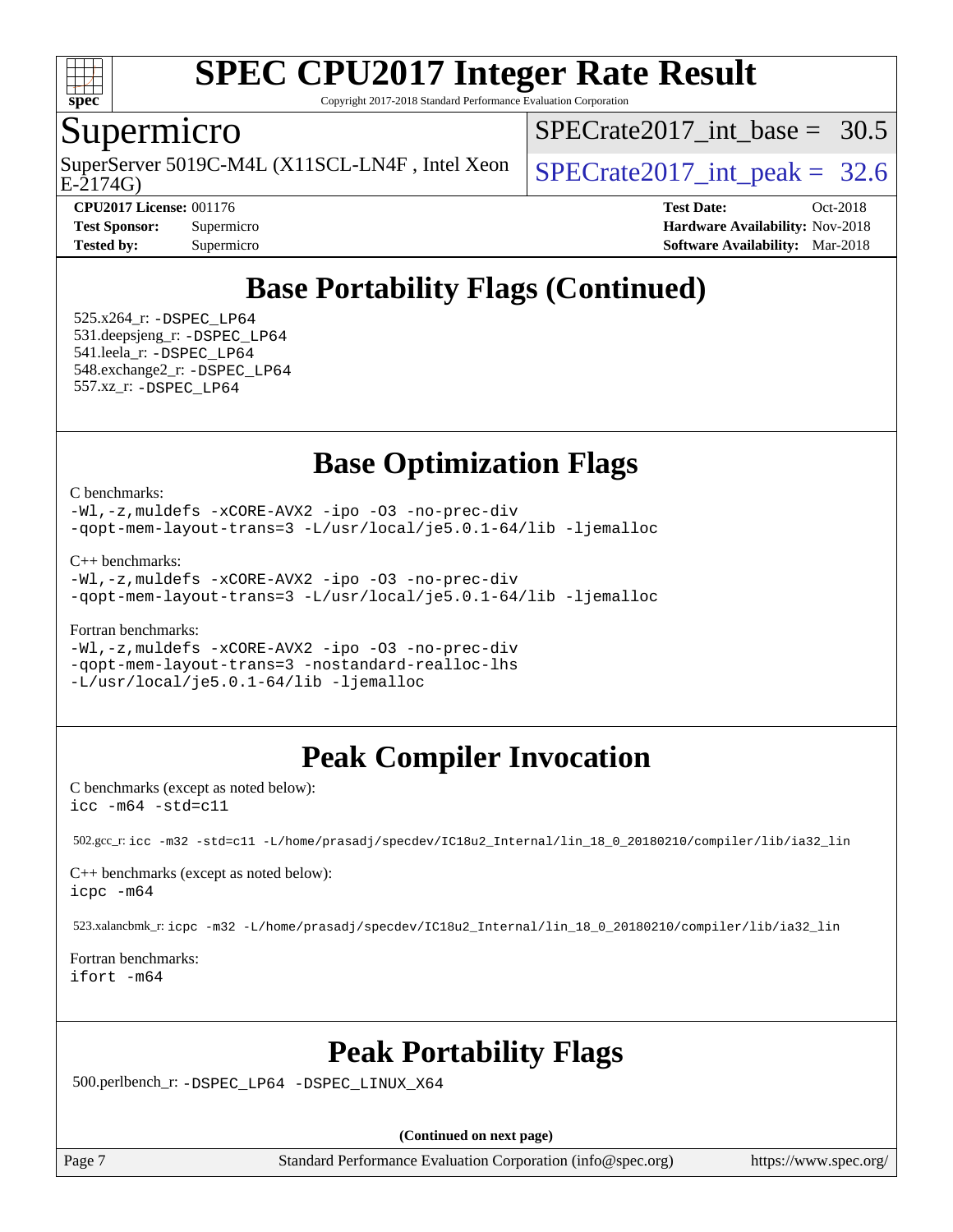

Copyright 2017-2018 Standard Performance Evaluation Corporation

### Supermicro

SuperServer 5019C-M4L (X11SCL-LN4F, Intel Xeon  $\big|$  SPECrate 2017 int peak = 32.6

[SPECrate2017\\_int\\_base =](http://www.spec.org/auto/cpu2017/Docs/result-fields.html#SPECrate2017intbase) 30.5

E-2174G)

**[CPU2017 License:](http://www.spec.org/auto/cpu2017/Docs/result-fields.html#CPU2017License)** 001176 **[Test Date:](http://www.spec.org/auto/cpu2017/Docs/result-fields.html#TestDate)** Oct-2018 **[Test Sponsor:](http://www.spec.org/auto/cpu2017/Docs/result-fields.html#TestSponsor)** Supermicro **[Hardware Availability:](http://www.spec.org/auto/cpu2017/Docs/result-fields.html#HardwareAvailability)** Nov-2018 **[Tested by:](http://www.spec.org/auto/cpu2017/Docs/result-fields.html#Testedby)** Supermicro **[Software Availability:](http://www.spec.org/auto/cpu2017/Docs/result-fields.html#SoftwareAvailability)** Mar-2018

## **[Peak Portability Flags \(Continued\)](http://www.spec.org/auto/cpu2017/Docs/result-fields.html#PeakPortabilityFlags)**

 502.gcc\_r: [-D\\_FILE\\_OFFSET\\_BITS=64](http://www.spec.org/cpu2017/results/res2018q4/cpu2017-20181112-09631.flags.html#user_peakPORTABILITY502_gcc_r_file_offset_bits_64_5ae949a99b284ddf4e95728d47cb0843d81b2eb0e18bdfe74bbf0f61d0b064f4bda2f10ea5eb90e1dcab0e84dbc592acfc5018bc955c18609f94ddb8d550002c) 505.mcf\_r: [-DSPEC\\_LP64](http://www.spec.org/cpu2017/results/res2018q4/cpu2017-20181112-09631.flags.html#suite_peakPORTABILITY505_mcf_r_DSPEC_LP64) 520.omnetpp\_r: [-DSPEC\\_LP64](http://www.spec.org/cpu2017/results/res2018q4/cpu2017-20181112-09631.flags.html#suite_peakPORTABILITY520_omnetpp_r_DSPEC_LP64) 523.xalancbmk\_r: [-D\\_FILE\\_OFFSET\\_BITS=64](http://www.spec.org/cpu2017/results/res2018q4/cpu2017-20181112-09631.flags.html#user_peakPORTABILITY523_xalancbmk_r_file_offset_bits_64_5ae949a99b284ddf4e95728d47cb0843d81b2eb0e18bdfe74bbf0f61d0b064f4bda2f10ea5eb90e1dcab0e84dbc592acfc5018bc955c18609f94ddb8d550002c) [-DSPEC\\_LINUX](http://www.spec.org/cpu2017/results/res2018q4/cpu2017-20181112-09631.flags.html#b523.xalancbmk_r_peakCXXPORTABILITY_DSPEC_LINUX) 525.x264\_r: [-DSPEC\\_LP64](http://www.spec.org/cpu2017/results/res2018q4/cpu2017-20181112-09631.flags.html#suite_peakPORTABILITY525_x264_r_DSPEC_LP64) 531.deepsjeng\_r: [-DSPEC\\_LP64](http://www.spec.org/cpu2017/results/res2018q4/cpu2017-20181112-09631.flags.html#suite_peakPORTABILITY531_deepsjeng_r_DSPEC_LP64) 541.leela\_r: [-DSPEC\\_LP64](http://www.spec.org/cpu2017/results/res2018q4/cpu2017-20181112-09631.flags.html#suite_peakPORTABILITY541_leela_r_DSPEC_LP64) 548.exchange2\_r: [-DSPEC\\_LP64](http://www.spec.org/cpu2017/results/res2018q4/cpu2017-20181112-09631.flags.html#suite_peakPORTABILITY548_exchange2_r_DSPEC_LP64) 557.xz\_r: [-DSPEC\\_LP64](http://www.spec.org/cpu2017/results/res2018q4/cpu2017-20181112-09631.flags.html#suite_peakPORTABILITY557_xz_r_DSPEC_LP64)

## **[Peak Optimization Flags](http://www.spec.org/auto/cpu2017/Docs/result-fields.html#PeakOptimizationFlags)**

[C benchmarks](http://www.spec.org/auto/cpu2017/Docs/result-fields.html#Cbenchmarks):

```
 500.perlbench_r: -Wl,-z,muldefs -prof-gen(pass 1) -prof-use(pass 2) -ipo
-xCORE-AVX2 -O3 -no-prec-div -qopt-mem-layout-trans=3
-fno-strict-overflow -L/usr/local/je5.0.1-64/lib
-ljemalloc
 502.gcc_r: -Wl,-z,muldefs -prof-gen(pass 1) -prof-use(pass 2) -ipo
-xCORE-AVX2 -O3 -no-prec-div -qopt-mem-layout-trans=3
-L/usr/local/je5.0.1-32/lib -ljemalloc
 505.mcf_r: basepeak = yes
 525.x264_r: -Wl,-z,muldefs -prof-gen(pass 1) -prof-use(pass 2) -ipo
-xCORE-AVX2 -O3 -no-prec-div -qopt-mem-layout-trans=3
-fno-alias -L/usr/local/je5.0.1-64/lib -ljemalloc
 557.xz_r: basepeak = yes
C++ benchmarks: 
 520.omnetpp_r: basepeak = yes
523.xalancbmk_r: -W1, -z, muldefs -prof-qen(pass 1) -prof-use-ipo-xCORE-AVX2 -O3 -no-prec-div -qopt-mem-layout-trans=3
-L/usr/local/je5.0.1-32/lib -ljemalloc
 531.deepsjeng_r: basepeak = yes
 541.leela_r: basepeak = yes
                                      (Continued on next page)
```